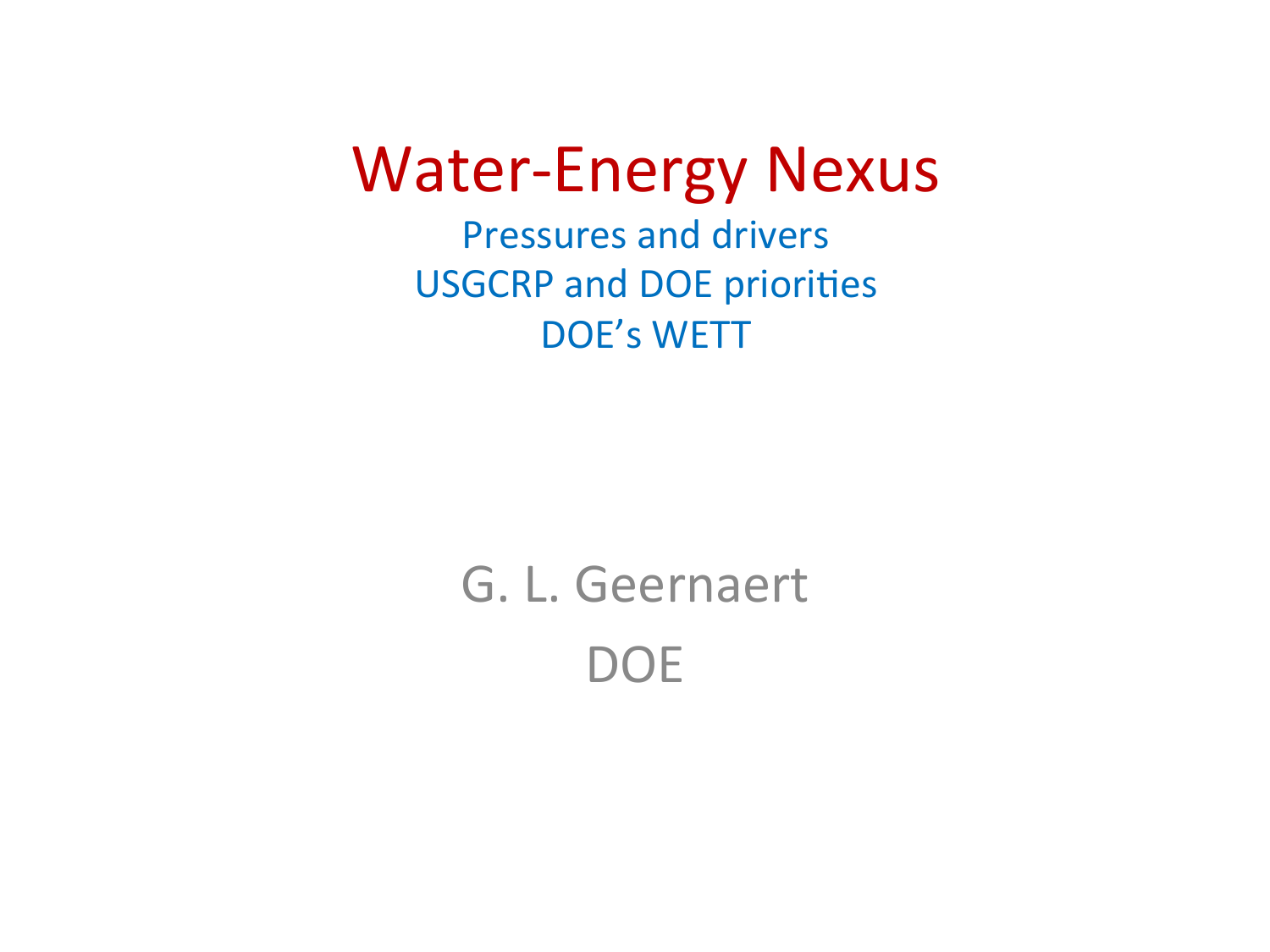### Pressures and drivers

- IPCC and NCA science gaps
	- $-$  Projections involving water have most uncertainty
	- $-$  Models are non-convergent for water
- Stressors
	- $-$  Energy and water infrastructure interdependence
	- $-$  Shocks (e.g., blackouts) compounded when water and energy availability are both stressed to collective limits
- Utilities and planners
	- $-$  Worry most about droughts and water supply
	- $-$  Coastal zones vulnerable, esp for designing sustainable infrastructures considering future extremes
- DOE high priority "water-energy nexus"
	- $-$  Secretary of Energy formed a task team on this topic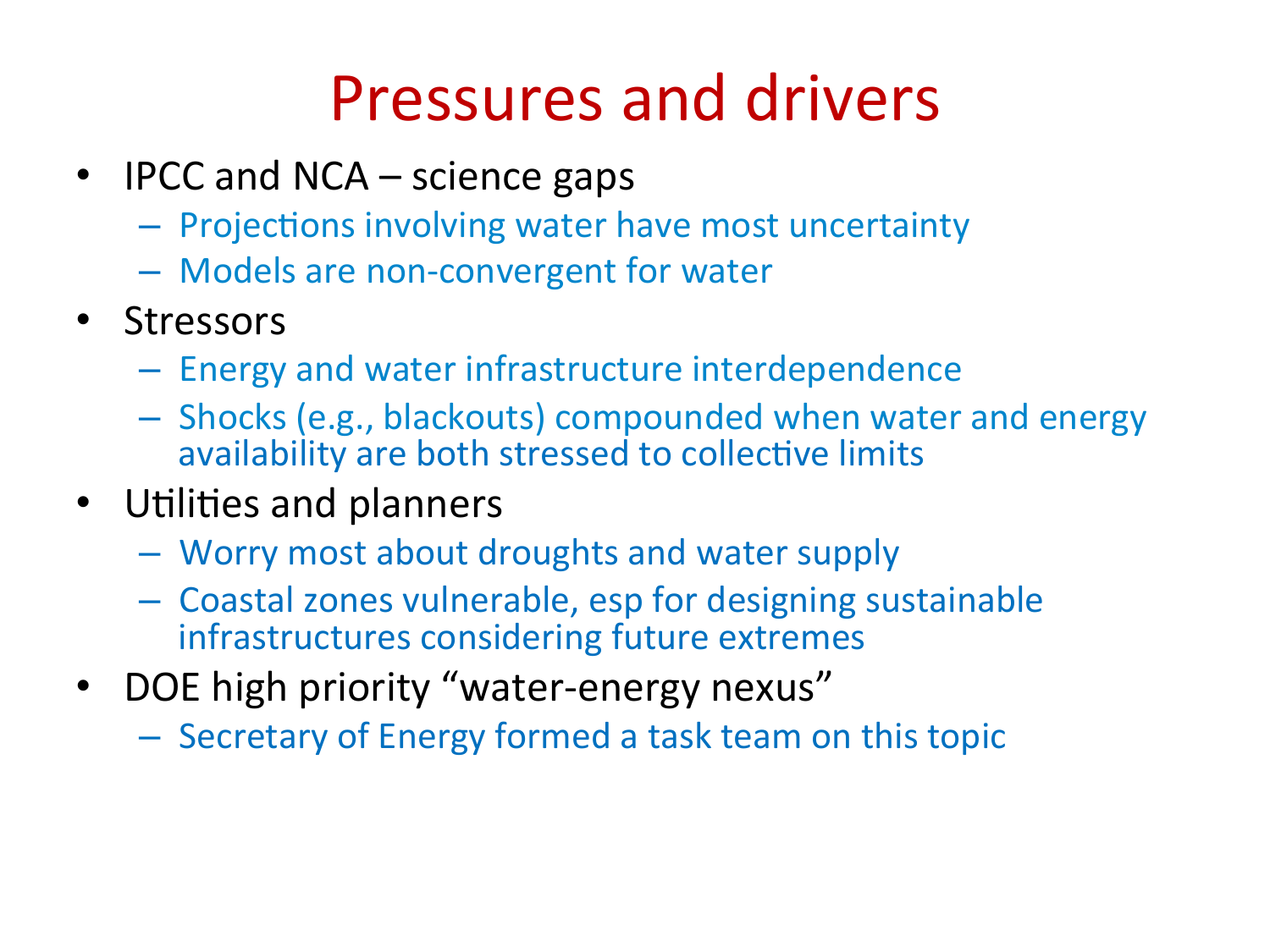#### 2011 Estimated U.S. Energy-Water Flow Diagram

Energy

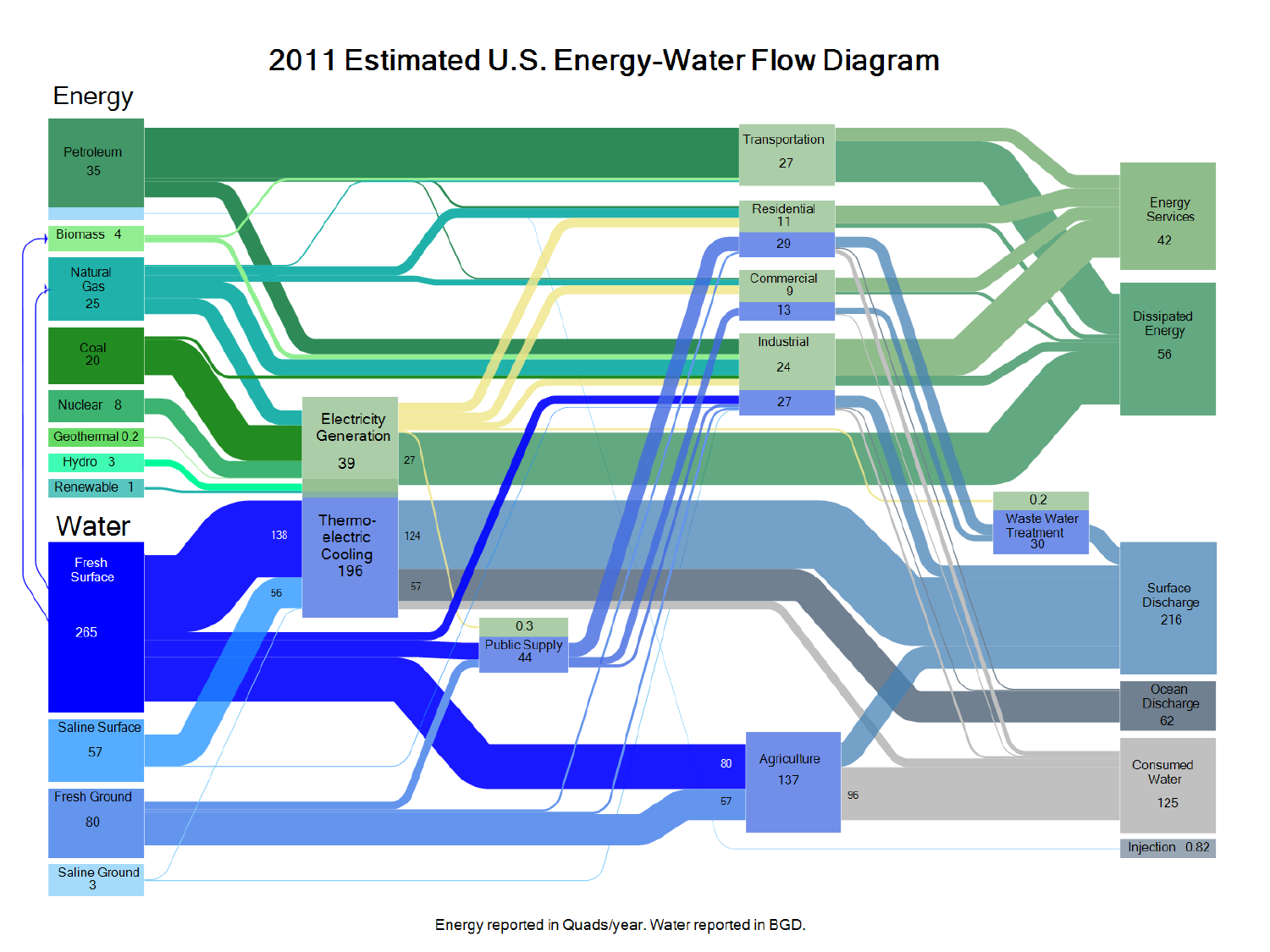**Water Use for Electricity Generation and Other Sectors: Recent Changes** (1985-2005) and Future Projections (2005-2030). Saline withdrawals not included. Source: EPRI (2011)



Year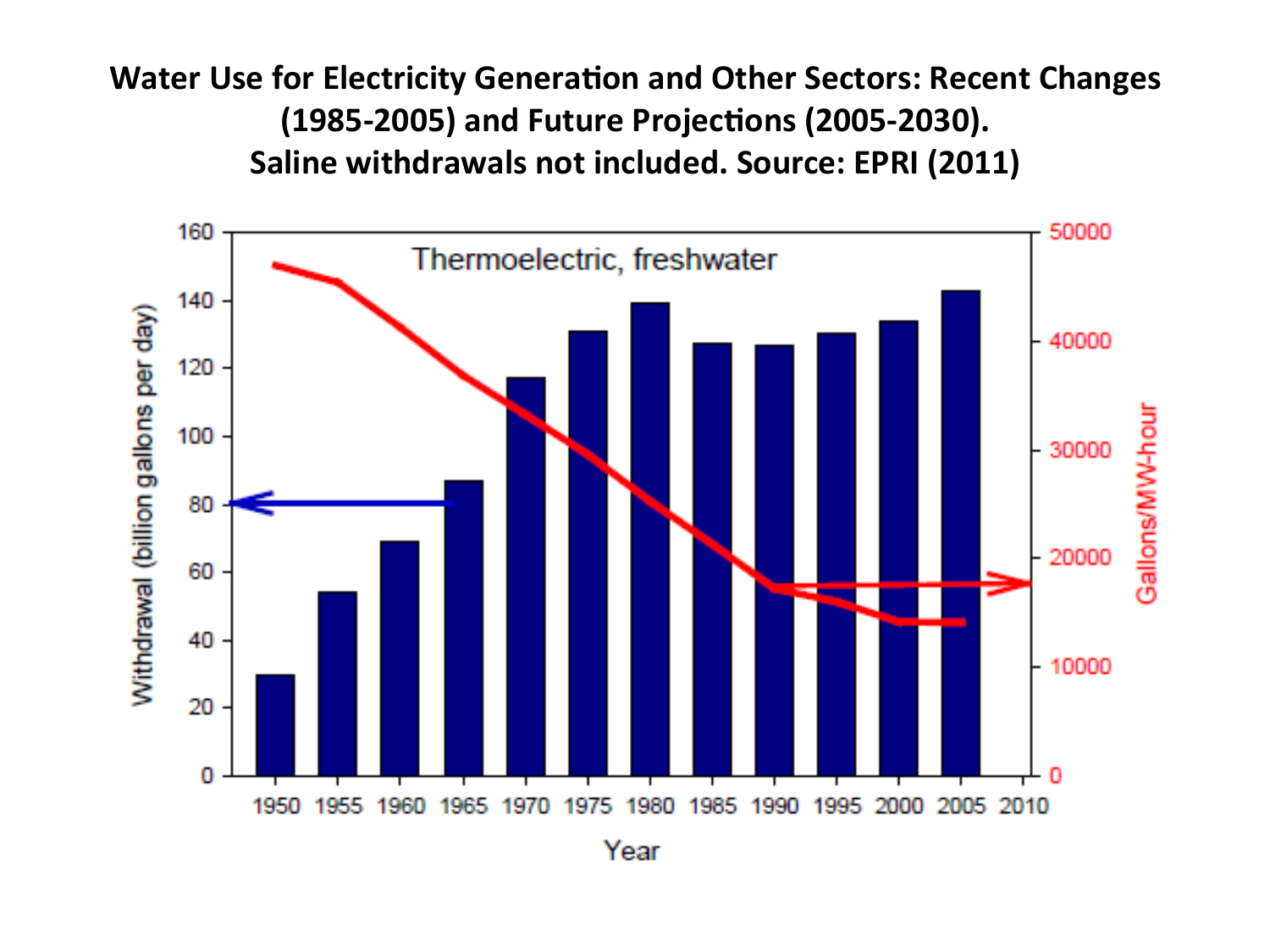## USGCRP

- Mandate/mission
	- Scientific research coordination: IGIM, Adapt, Obs, Health, etc.
	- Sustained assessment: NCA, GCIS
	- $-$  Adaptation
	- Communicate and educate
- New drivers
	- $-$  Inform decisions: inform risk modeling
	- President's Climate Action Plan (PCAP)
	- $-$  Big data, tools, informatics
- Science priorities: FY2013, FY2014, FY2015,..
	- $-$  FY2013 Integrating theme (extremes, thresholds, tipping points)
	- FY2014: coupled earth/human modeling; actionable science
	- FY2015: Drought; Arctic; Modeling (seasonal-decadal)
	- FY2016: (some combination with new drivers)
- Major science issues
	- Modeling and data infrastructure: resolution, computing, modularity, assimilation, ...
	- Multiple stressors: IA, IAV, water-energy, human component interdependence, uncertainty quantification
	- Linkage to other communities: economics, food supply, land use change, demographics, political risk analysis, conflict, etc.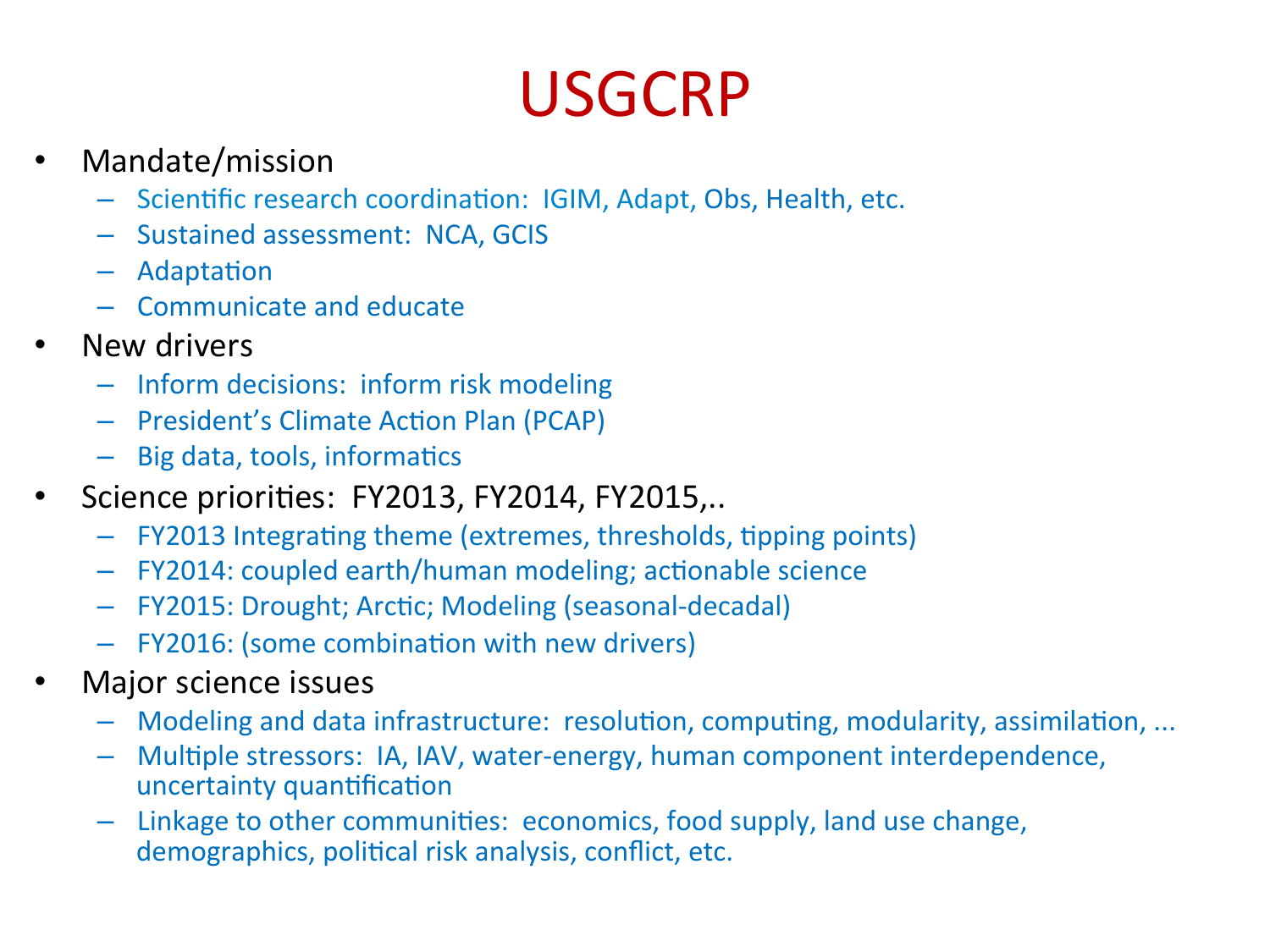Projected future changes in precipitation by 2080-2099, relative to average seasonal precipitation in 1961-1979 under the A2 emission scenario and simulated by 15 climate models. Hatched areas show areas with highest confidence in the projected change. Source: USGCRP (2009)

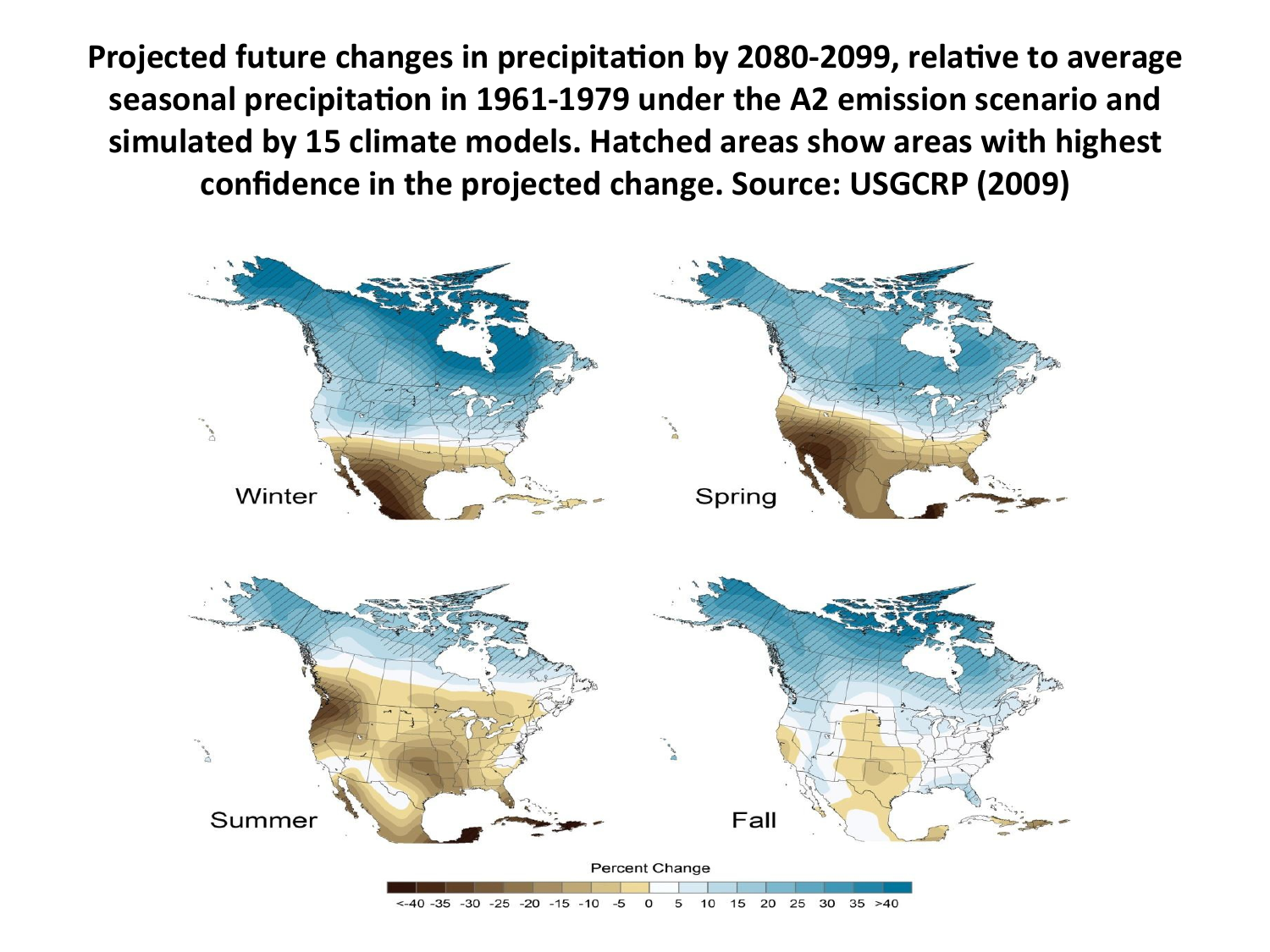#### **Mountain Snowpack in April 2013 as a Percent of** Historical Median (1981-2010). Source: USDA Natural **Resources Conservation Service (2013)**

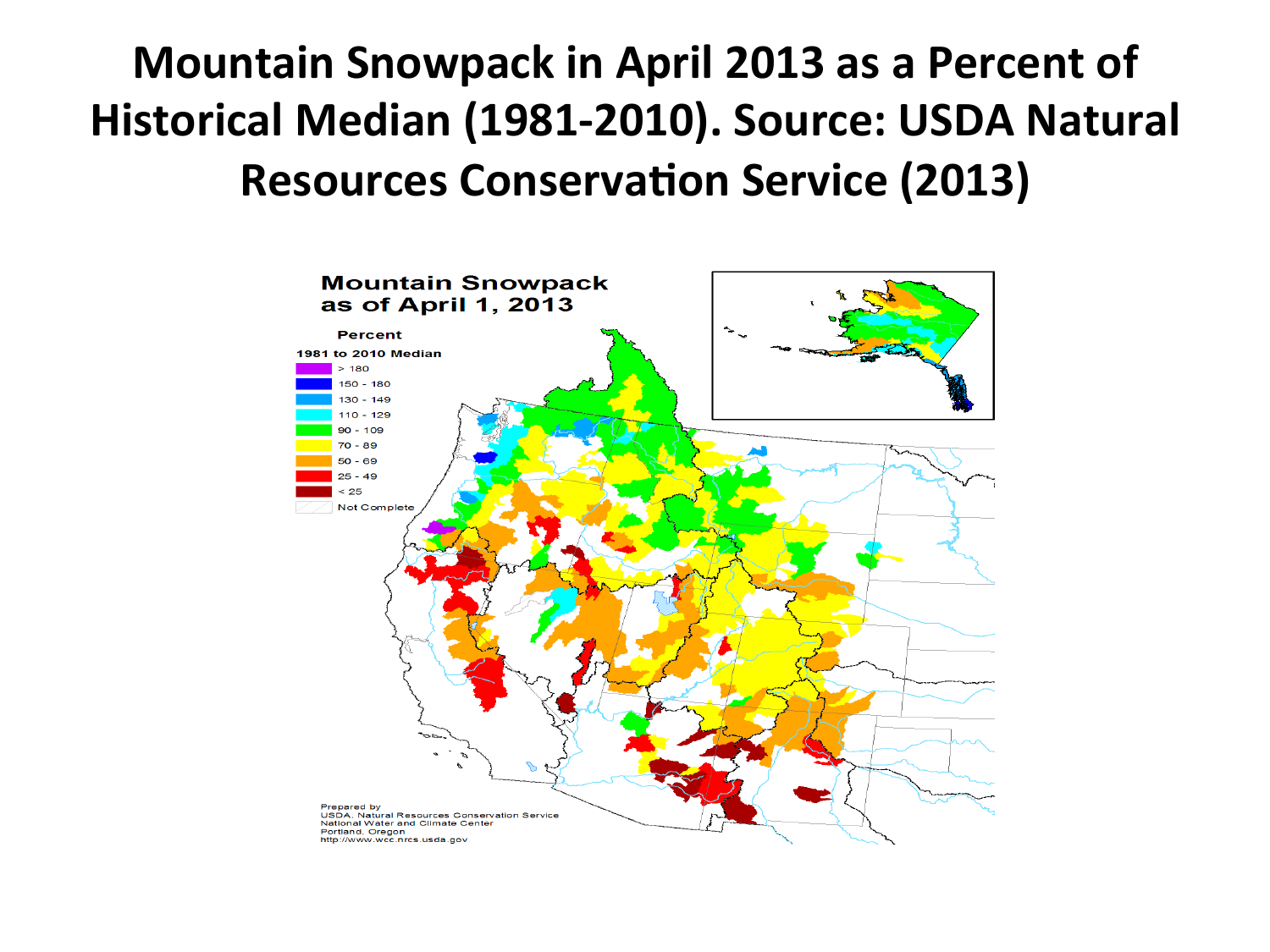**Location and Operating Status of U.S. Hydropower Plants. Size of dot indicates nameplate capacity. Data Source: EIA Annual Electric Generator Report (2012 - Early Release)**